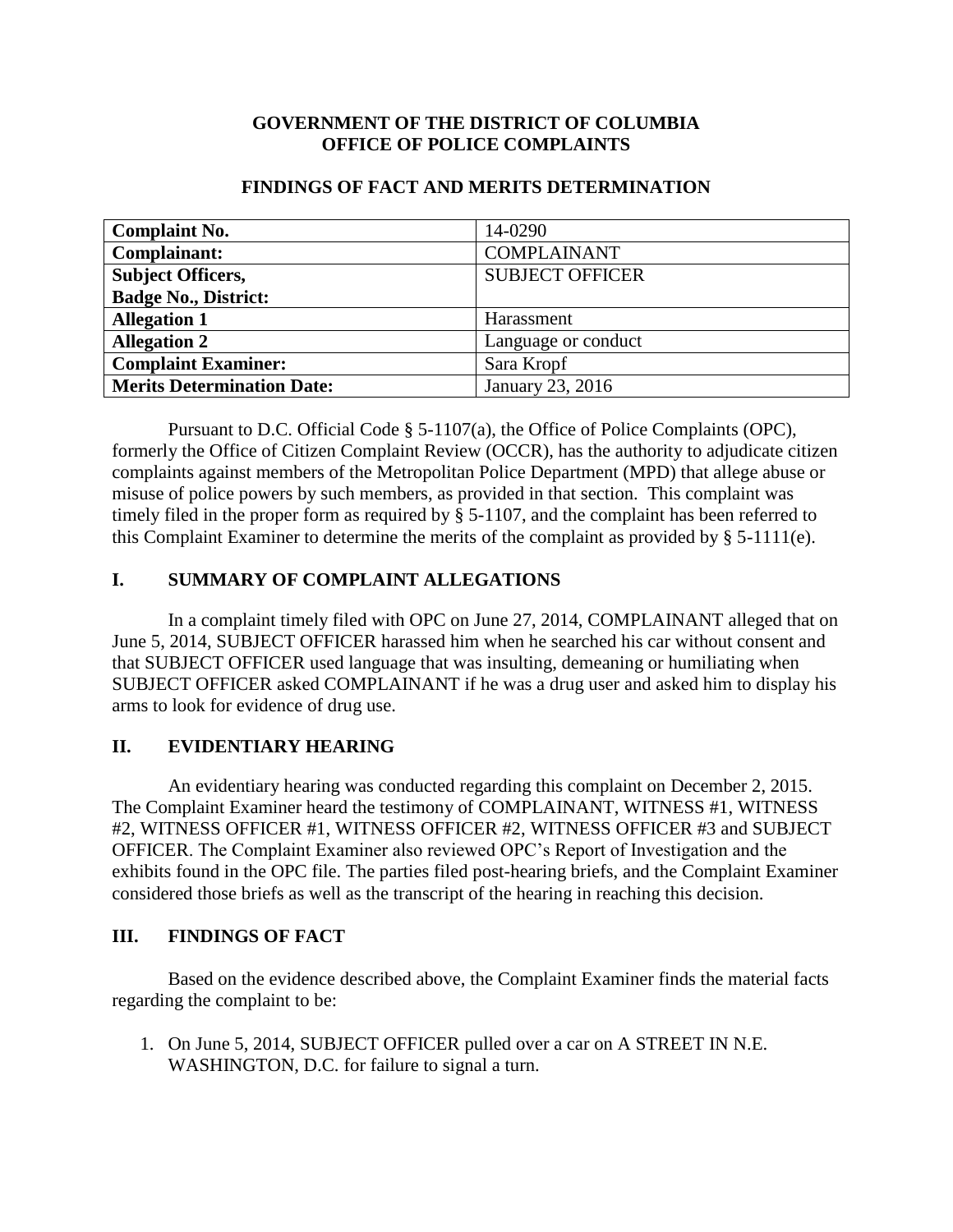- 2. This area of Washington, DC, is understood by SUBJECT OFFICER to be a high-crime area.
- 3. COMPLAINANT was driving the car, WITNESS #1 was in the front passenger seat and WITNESS #2 was in the back passenger seat.
- 4. All three passengers were cooperative during the traffic stop and did not threaten SUBJECT OFFICER at any time.
- 5. After obtaining COMPLAINANT'S license, SUBJECT OFFICER returned to his car to write a citation.
- 6. As he was writing the citation, SUBJECT OFFICER did not have a clear view of what was happening in COMPLAINANT'S car and he was distracted by writing the citation.
- 7. COMPLAINANT, WITNESS #1 and WITNESS #2 did not engage in any furtive movements in the car while SUBJECT OFFICER was writing the citation, or any movements that could reasonably be interpreted as movements to conceal a weapon or other contraband.
- 8. At no point did SUBJECT OFFICER have a specific reason to feel threatened by COMPLAINANT, WITNESS #1 and WITNESS #2, other than the general concerns raised by a traffic stop at night.
- 9. After writing the citation, SUBJECT OFFICER returned to the car and asked for COMPLAINANT'S consent to search the car.
- 10. COMPLAINANT refused to give his consent to search the car.
- 11. There is no evidence that SUBJECT OFFICER had a search warrant to search COMPLAINANT'S car.
- 12. SUBJECT OFFICER did not see any contraband or weapons in the car in plain view before he searched the car. He did see at least one beer can in the car. He was also aware that WITNESS #1 had a closed pocket knife in his pocket, because WITNESS #1 told him it was there. The knife was located and seized without incident during a pat down of WITNESS #1 outside of the car.
- 13. SUBJECT OFFICER searched the car, including the front passenger seat area, the glove compartment and the center console.
- 14. During this search, SUBJECT OFFICER found no evidence of a crime or any weapons.
- 15. Before the search of the car, SUBJECT OFFICER asked all three passengers to exit the car.
- 16. While COMPLAINANT was outside of the car, SUBJECT OFFICER asked him if he used drugs. SUBJECT OFFICER also asked COMPLAINANT to turn over his arms so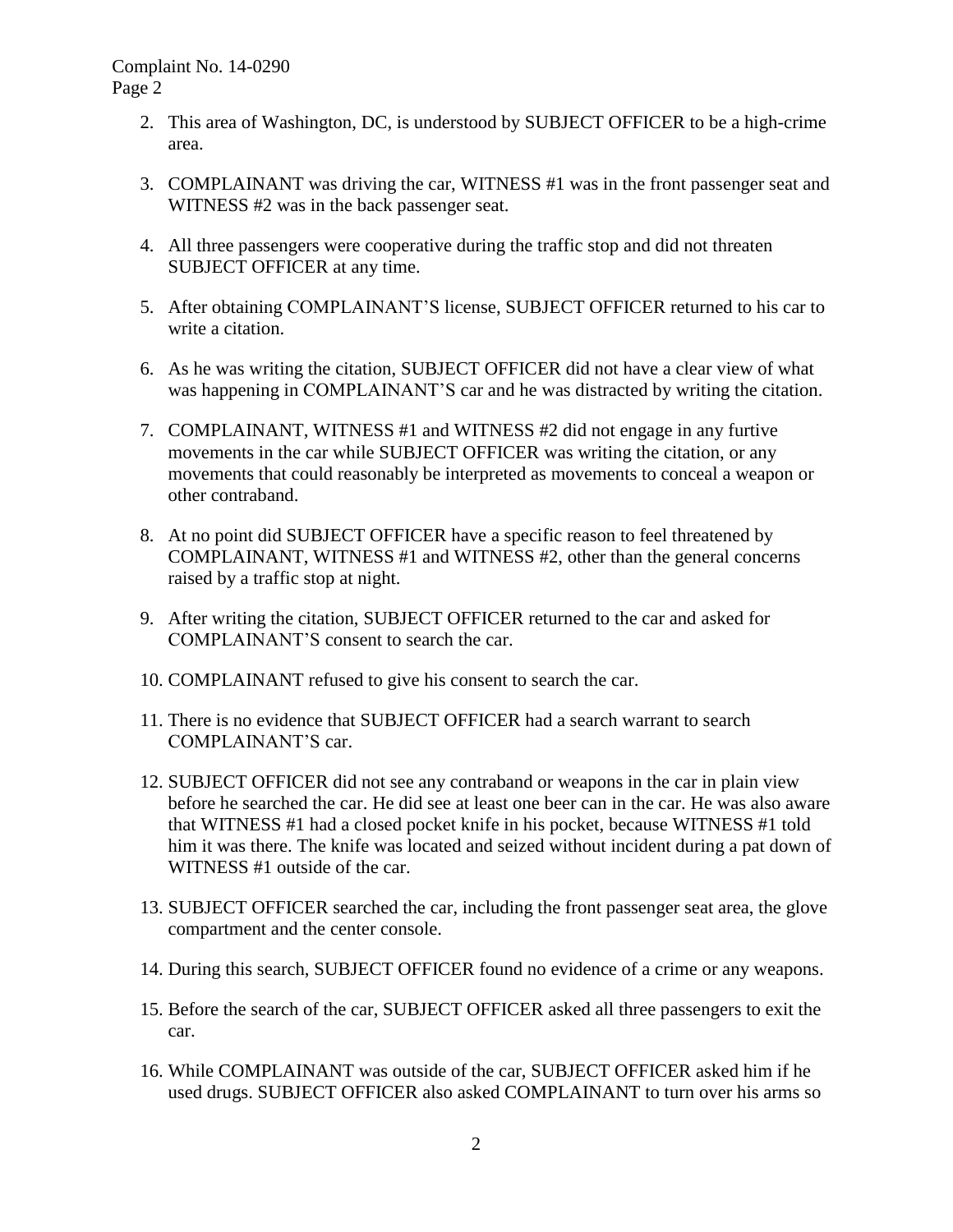that SUBJECT OFFICER could see whether there was any evidence on his arms to show that he used drugs. COMPLAINANT denied that he used drugs and complied with the request to show his arms.

- 17. SUBJECT OFFICER did not have any evidence that COMPLAINANT was under the influence of drugs during the traffic stop, nor was COMPLAINANT under the influence of drugs during the traffic stop.
- 18. There was no law enforcement purpose to asking COMPLAINANT if he was under the influence of drugs or requesting that he display his arms to the subject officer.
- 19. None of the three passengers was arrested.

## **IV. DISCUSSION**

Pursuant to D.C. Official Code § 5-1107(a), "The Office [of Police Complaints] shall have the authority to receive and to ... adjudicate a citizen complaint against a member or members of the MPD . . . that alleges abuse or misuse of police powers by such member or members, including: (1) harassment; (2) use of unnecessary or excessive force; (3) use of language or conduct that is insulting, demeaning, or humiliating; (4) discriminatory treatment based upon a person's race, color, religion, national origin, sex, age, marital status, personal appearance, sexual orientation, family responsibilities, physical handicap, matriculation, political affiliation, source of income, or place or residence of business; or (5) retaliation against a person for filing a complaint pursuant to [the Act]; or (6) failure to wear or display required identification or to identify oneself by name and badge number when requested to do so by a member of the public." MPD General Order 201.26 (effective April 5, 2011), Park IV, states: In accordance with D.C. Official Code § 2-1401, et seq. (District of Columbia Human Rights Act), members shall not discriminate, either in the enforcement of the law, or in the provision of police service, on the basis of race, color, religion, national origin, sex, age, marital status, personal appearance, sexual orientation, gender identity and expression, familial status, family responsibilities, matriculation, political affiliation, genetic information, disability, source of income, status as a victim of an intra-family offense, and place of residence or business."

#### *Harassment – Search of the Car*

COMPLAINANT alleges that SUBJECT OFFICER harassed him by searching the car without his consent or any other valid justification.

The regulations governing OPC define harassment as "[w]ords, conduct, gestures or other actions directed at a person that are purposefully, knowingly, or recklessly in violation of the law or internal guidelines of the MPD … so as to (1) subject the person to arrest, detention, search, seizure, mistreatment, dispossession, assessment, lien, or other infringement of personal or property rights; or (2) deny or impede the person in the exercise or enjoyment of any right, privilege, power or immunity. In determining whether conduct constitutes harassment, [OPC] will look to the totality of the circumstances surrounding the alleged incident, including, where appropriate, whether the officer adhered to applicable orders, policies, procedures, practices, and training of the MPD … the frequency of the alleged conduct, its severity, and whether it is physically threatening or humiliating." D.C. Mun. Regs. tit. 6A, § 2199.1.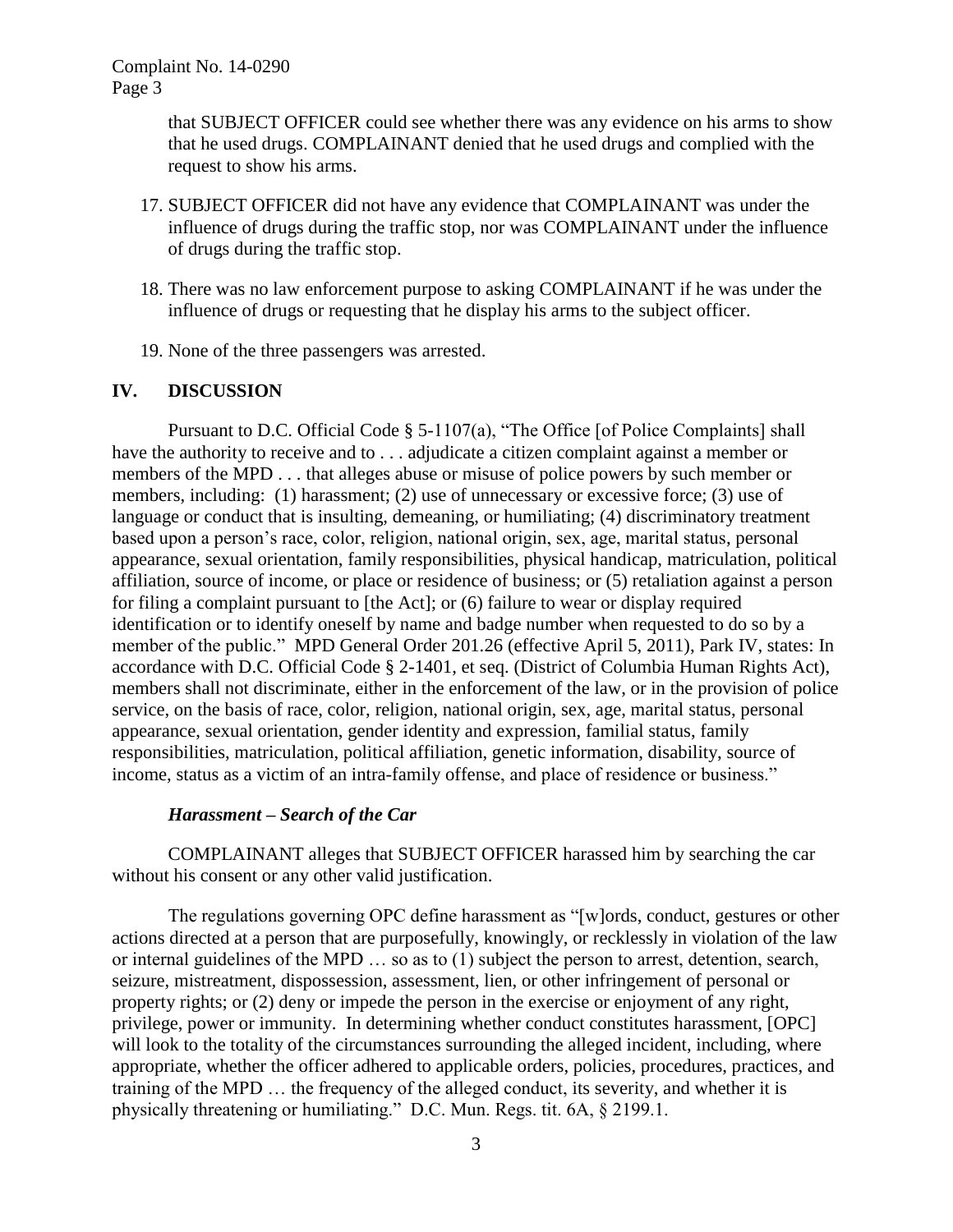There are several ways in which a police officer may validly search a car. The officer may have a search warrant or the valid consent of the driver. The officer may search a car incident to arrest. *Arizona v. Gant*, 556 U.S. 332, 343 (2009). A warrantless search is also permitted if the officer has probable cause to believe there is evidence or contraband in the car, *Speight v. United States*, 671 A.2d 442, 445 (D.C. 1996), or has a "reasonable articulable belief" that a person in the car is potentially dangerous, *Michigan v. Long*, 463 U.S. 1032 (1983). MPD General Order 304.15 provides that MPD officers "shall be able to articulate specific facts and circumstances that support reasonable suspicion or probable cause." MPD General Order 304.10 explains that "reasonable suspicion" is "more than a hunch or mere speculation on the part of the officer but less than the probable cause necessary to arrest" a suspect.

It is undisputed that SUBJECT OFFICER did not have a search warrant for COMPLAINANT'S car. SUBJECT OFFICER testified that he thought COMPLAINANT likely did not give him consent for a search. COMPLAINANT and the other passengers testified that COMPLAINANT did not give consent for the search.

SUBJECT OFFICER contends that he had a reasonable articulable belief to search the car because he saw movement in the car while he was writing the citation in his cruiser. The Complaint Examiner declines to credit this testimony for two primary reasons.

First, SUBJECT OFFICER'S written statement differs from his testimony during the hearing. In his written statement, SUBJECT OFFICER stated only that he "observed movement in the vehicle. I do not specifically recall who was moving or how." Exhibit 7. During the hearing several months later, however, he recalled that the person who moved was either WITNESS #1 or WITNESS #2 and that the movement was specific ("he turned his head around, I guess, to look back."). Tr. 142:11-15. It is not credible that SUBJECT OFFICER'S memory improved in the intervening months.

Second, SUBJECT OFFICER conceded that he was sitting in his cruiser, writing a citation, at the time he supposedly saw these movements. He therefore neither had a clear view of what was happening in COMPLAINANT 'S car nor was he completely focused on what was happening in COMPLAINANT'S car.

The Complaint Examiner finds credible the consistent testimony of COMPLAINANT, WITNESS #1 and WITNESS #2 that none of them engaged in any movements that would suggest concealment of weapons or contraband.

SUBJECT OFFICER also suggested during the hearing that he had a reasonable articulable belief that someone in the car was dangerous because WITNESS #1 had a closed pocket knife in his pocket. However, this fact standing alone does not reach the objective standard of a reasonable articulable belief because WITNESS #1 voluntarily consented to the search (which was conducted outside of the car), immediately warned the officer that that he had the small pocketknife in his pocket and made no movement to use to knife in any threatening manner. These facts contradict the testimony by SUBJECT OFFICER that he thought someone in the car might be dangerous because of the existence of the pocketknife.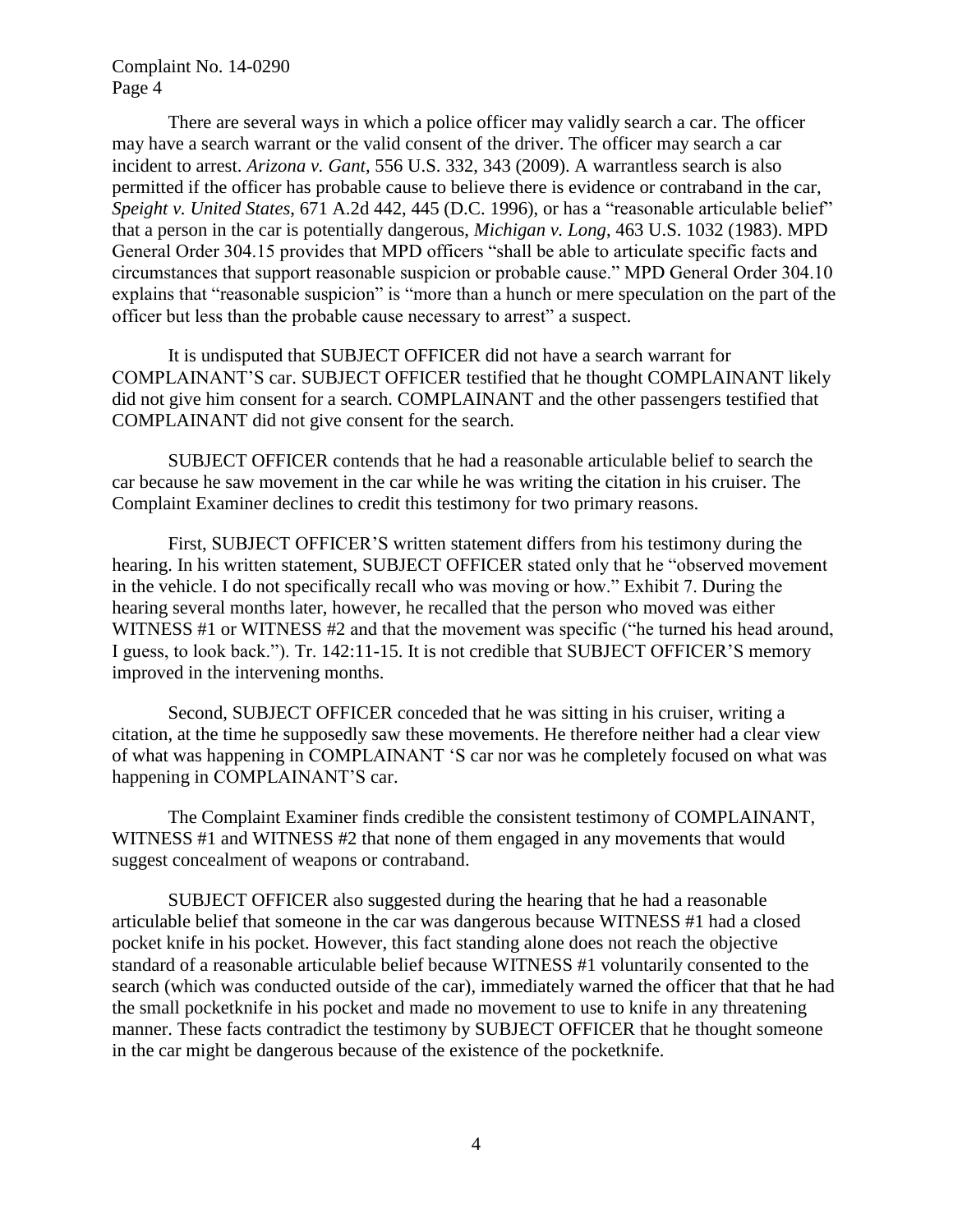Because there was no legal justification the search of COMPLAINANT'S car, SUBJECT OFFICER engaged in conduct that was "recklessly in violation of the law or internal guidelines of the MPD." D.C. Mun. Regs. tit. 6A, § 2199.1. This allegation is sustained.

### *Language or Conduct – Drug-Related Inquiries*

COMPLAINANT also alleges that SUBJECT OFFICER engaged in improper language or conduct when he (1) asked COMPLAINANT whether he used drugs, and (2) asked COMPLAINANT to show the subject officer his arms to determine whether there was any evidence that he did use drugs.

MPD General Order 201.26 (effective Nov. 10, 1976), Part I, Section C. Nos. 1-3 states in pertinent part:

All members of the department shall be courteous and orderly in their dealings with the public. They shall perform their duties quietly, remaining calm regardless of provocation to do otherwise. . . . Members shall be courteous, civil, and respectful to . . . other persons whether on, or off duty. They shall be quiet, orderly, and attentive and shall exercise patience and discretion in the performance of their duties . . . . Members shall refrain from harsh, violent, coarse, profane, sarcastic, or insolent language.

MPD General Order 201.26 states that officers should refrain from "us[ing] terms or resorting to name-calling which might be interpreted as derogatory, disrespectful, or offensive to the dignity of any person."

COMPLAINANT recalled that SUBJECT OFFICER then asked him to show his arms to the officer to check to see if he used drugs. SUBJECT OFFICER agreed that he "probably" asked to see COMPLAINANT'S arms. Tr. 137:4. The Complaint Examiner concludes that SUBJECT OFFICER asked COMPLAINANT to show the officer his arms to look for evidence of drug use. COMPLAINANT denied that SUBJECT OFFICER called him a "drug addict." Tr. 37:10-12.

SUBJECT OFFICER testified that when he first approached the car during the traffic stop, he noticed that COMPLAINANT'S hands looked "bloated or kind of like puffy" and that from his "experience as a proactive police officer, I've learned that puffy hands, or swollen hands, or large hands like that it's known as, puffy hands syndrome. And you get that from heroin users who've been using heroin." Tr. 124:3-4, 124:7-11.

Although the Complaint Examiner credits SUBJECT OFFICER'S testimony that he did not intend to insult COMPLAINANT by asking him these questions, proof of a violation of MPD 201.26 does not require wrongful intent by the officer. The Complaint Examiner does not conclude that SUBJECT OFFICER engaged in "name-calling" by asking COMPLAINANT these questions. The Complaint Examiner also does not find that these questions constitute "harsh, violent, coarse, profane, sarcastic, or insolent language" under MPD General Order 201.26.